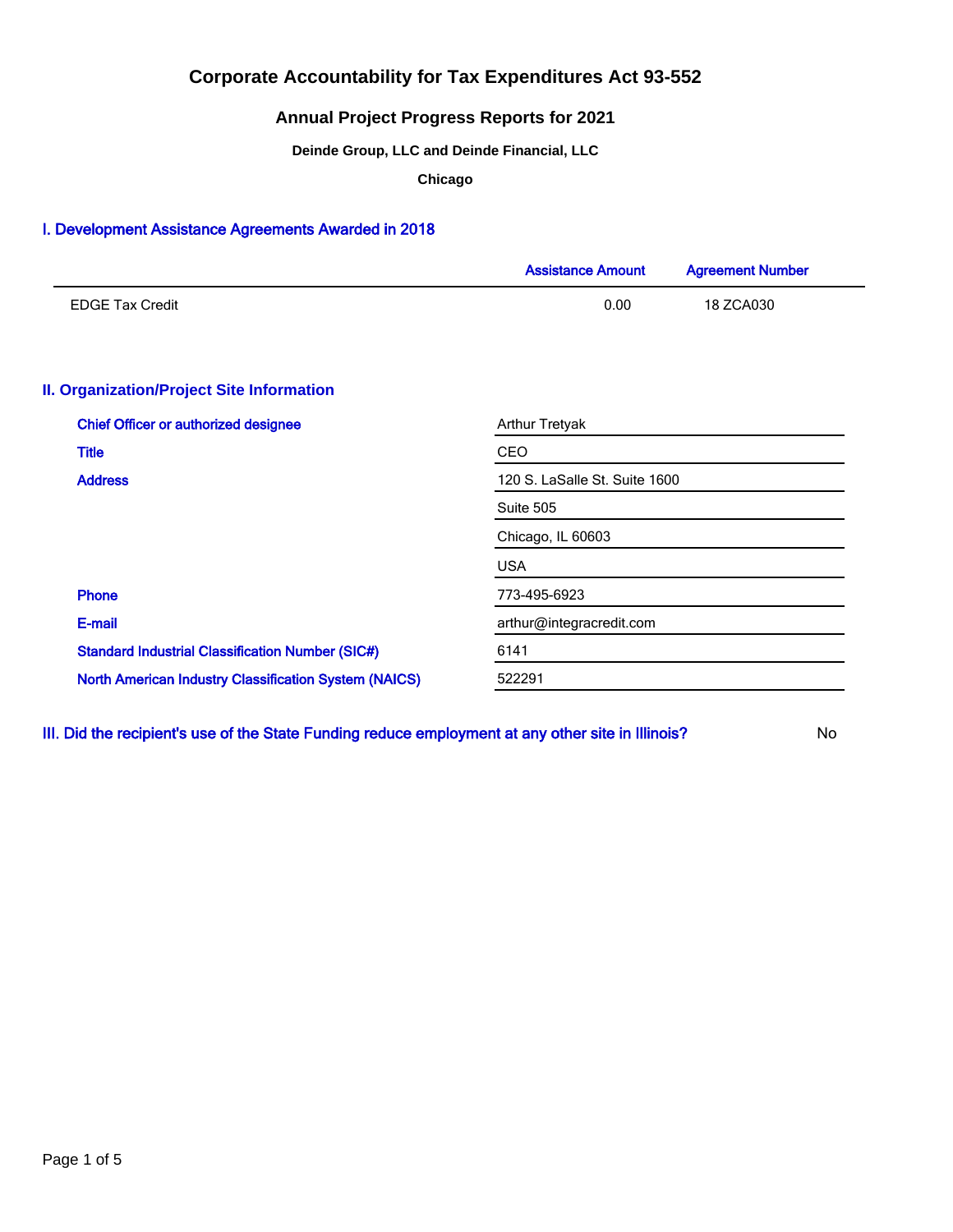## **Annual Project Progress Reports for 2021**

### **Deinde Group, LLC and Deinde Financial, LLC**

**Chicago**

### **IV. Job Creation and Retention Data**

| <b>Program Type</b>      | <b>EDGE Tax Credit</b> |
|--------------------------|------------------------|
| <b>Agreement Number</b>  | <b>18 ZCA030</b>       |
| <b>Assistance Amount</b> | 0.00                   |

|           | <b>Report Header Definitions</b>         |
|-----------|------------------------------------------|
| Wages     | Average Annual Salary by Classifications |
| Full-Time | l Permanent Full-Time                    |
| +/-       | Gain or (Loss)                           |

#### **Number of Employees At the Time of Application**

| <b>Job Classification</b>           | <b>Avg Annual Salary</b> | <b>Positions</b> | <b>Full-Time</b> | <b>Part-Time</b> | <b>Temporary</b> |
|-------------------------------------|--------------------------|------------------|------------------|------------------|------------------|
| Management                          | 205000.00                |                  |                  |                  |                  |
| <b>IT/Developers</b>                | 140000.00                |                  |                  |                  |                  |
| Administrative                      | 81000.00                 |                  |                  |                  |                  |
| Customer Service<br>Representatives | 36875.00                 | 21               | 16               |                  |                  |
| <b>Totals:</b>                      |                          | 34               | 28               |                  |                  |

### **Number of Employees As of the Date of the Report (12/31/2021)**

| <b>Job Classification</b>                   | <b>Avg Annual Salary</b> | <b>Positions</b> | <b>Full-Time</b> | $+/-$ | <b>Part-Time</b> | $+/-$ | <b>Temporary</b> | $+/-$ |
|---------------------------------------------|--------------------------|------------------|------------------|-------|------------------|-------|------------------|-------|
| Management                                  | 156689.00                |                  |                  | ົ     |                  |       |                  | 0     |
| IT/Developers                               | 135000.00                |                  |                  |       |                  |       |                  |       |
| Administrative                              | 100000.00                |                  |                  |       |                  | -1    |                  |       |
| <b>ICustomer Service</b><br>Representatives | 43801.00                 | 41               | 33               | 17    |                  |       |                  | ີ     |
| Totals:                                     |                          | 69               | 61               | 33    |                  | -1    |                  |       |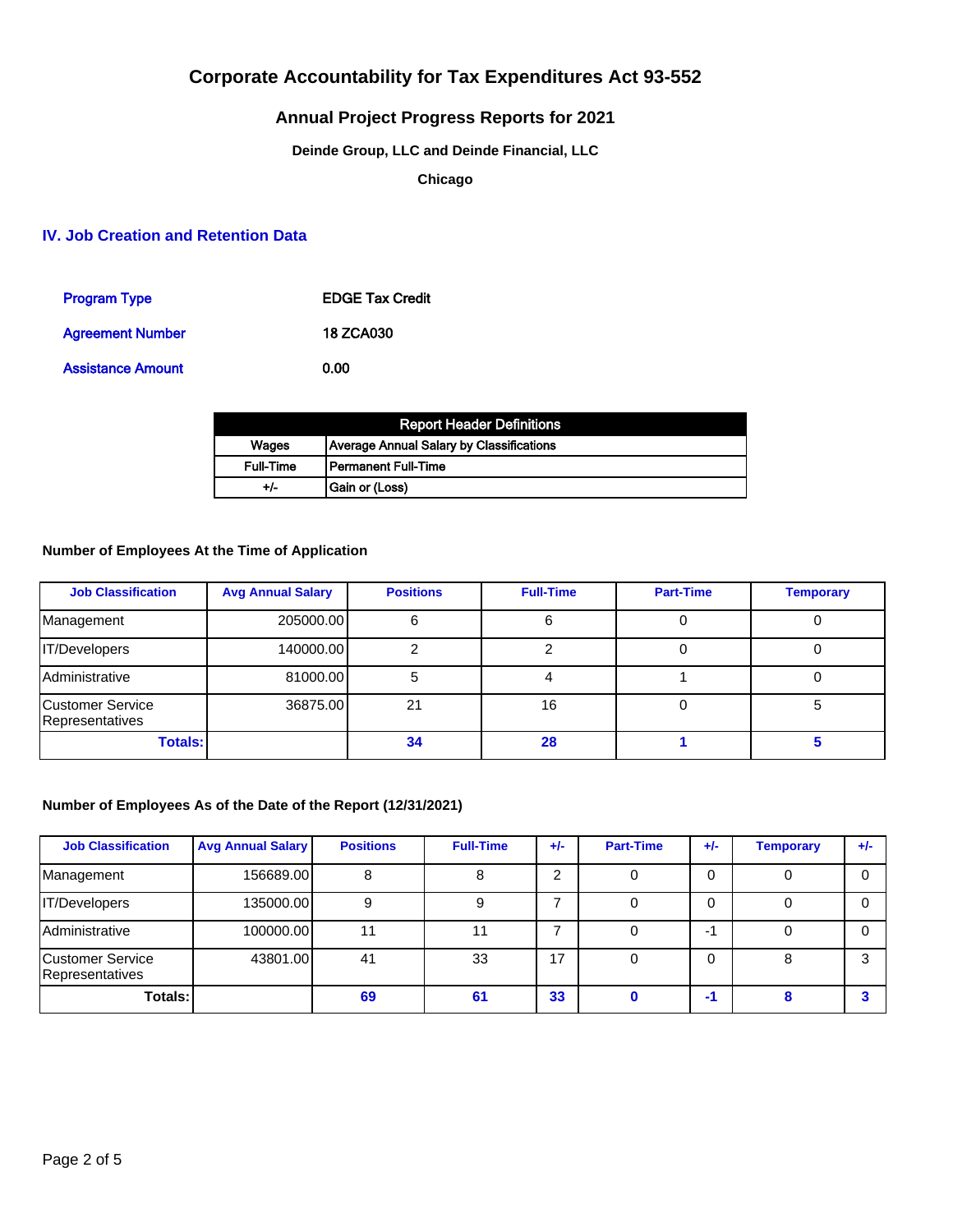### **Annual Project Progress Reports for 2021**

#### **Deinde Group, LLC and Deinde Financial, LLC**

#### **Chicago**

#### **Number of Jobs Stated in the Agreement that would be Created at the Site as a Result of Assistance**

| <b>Job Classification</b>           | <b>Avg Annual Salary</b> | <b>Positions</b> | <b>Full-Time</b> | <b>Part-Time</b> | <b>Temporary</b> |
|-------------------------------------|--------------------------|------------------|------------------|------------------|------------------|
| Management                          | 143750.00                |                  |                  |                  |                  |
| <b>IT/Developers</b>                | 112500.00                |                  |                  |                  |                  |
| Administrative                      | 62500.00                 |                  |                  |                  |                  |
| Customer Service<br>Representatives | 38888.89                 | 18               | 18               |                  |                  |
| <b>Totals:</b>                      |                          | 30               | 30               |                  |                  |

#### **Number of Jobs Stated in the Agreement that would be Retained at the Site as a Result of Assistance**

| <b>Job Classification</b> | <b>Avg Annual Salary</b> | <b>Positions</b> | <b>Full-Time</b> | <b>Part-Time</b> | <b>Temporary</b> |
|---------------------------|--------------------------|------------------|------------------|------------------|------------------|
| <b>INONE</b>              | 0.00 l                   |                  |                  |                  |                  |
| Totals: I                 |                          |                  |                  |                  |                  |

### **Number of Full-Time Permanent Employees Anticipated To Be Hired at this Site on 12/31/2021**

| <b>Job Classification</b>                   | <b>Anticipated Starting Dates</b> | <b>Number of Positions to be</b><br><b>Hired in this Category</b> | <b>Average Annual Wage per</b><br><b>New Employee</b> | <b>Total New Payroll to be</b><br><b>Created</b> |
|---------------------------------------------|-----------------------------------|-------------------------------------------------------------------|-------------------------------------------------------|--------------------------------------------------|
| Management                                  | 12/1/2022                         |                                                                   | \$0.00                                                | \$0.00]                                          |
| <b>Administrative</b>                       | 12/1/2022                         | 0                                                                 | \$0.00                                                | \$0.00]                                          |
| <b>ICustomer Service</b><br>Representatives | 12/1/2022                         |                                                                   | \$35,000.00]                                          | \$35,000.00]                                     |
| IT/Developers                               | 12/1/2022                         | 0                                                                 | \$0.00                                                | \$0.00]                                          |
| <b>Totals:</b>                              |                                   |                                                                   |                                                       | \$35,000.00                                      |

#### Job Creation Data Explanatory Notes

If the change (gain/loss) in the number of full-time permanent employees as of the date of the report plus the number of full-time permanent employees anticipated to be hired after date of the report does not equal the number of full-time permanent employees stated in the Agreement that would be created at the site as a result of the assistance, then please explain why not: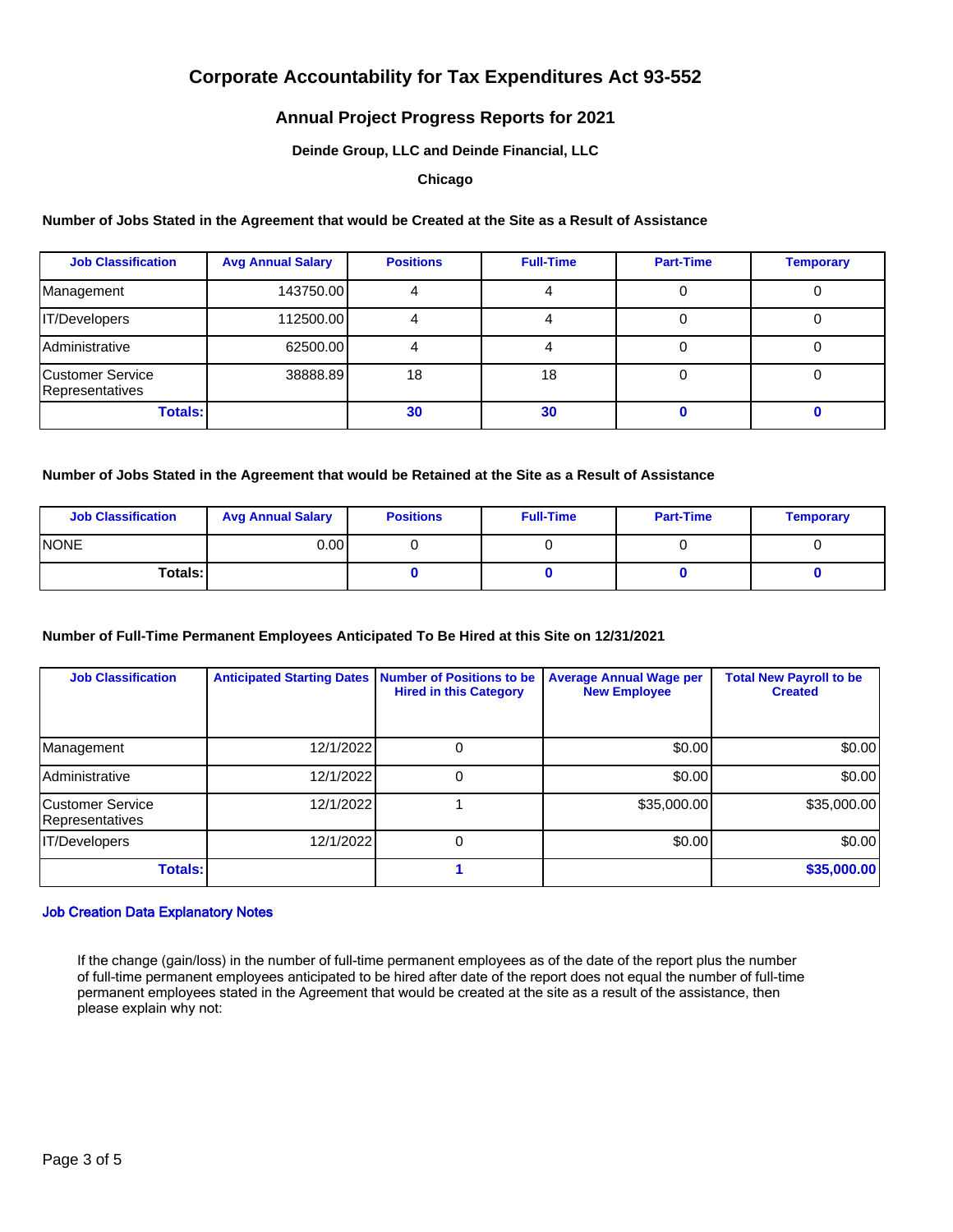## **Annual Project Progress Reports for 2021**

**Deinde Group, LLC and Deinde Financial, LLC**

**Chicago**

We hired more employees than required by the agreement.